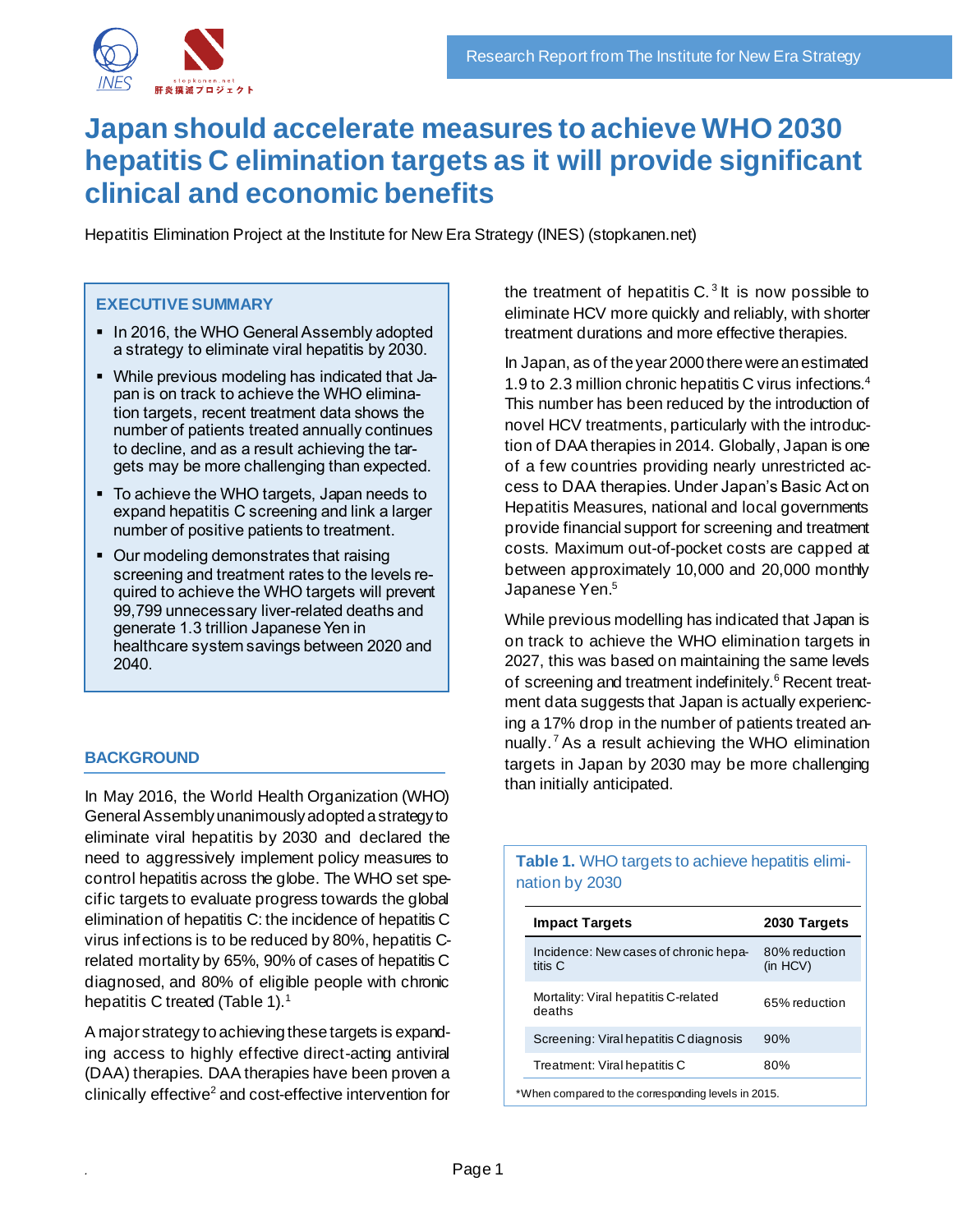

In our research, we collated recent data on hepatitis C screening and treatment in Japan across several datasets. We then applied mathematical modeling to determine progress towards the 2030 WHO elimination targets, evaluating the clinical and economic

| Type                       | Variable                                                                                     | Cost       | Source                                        |  |
|----------------------------|----------------------------------------------------------------------------------------------|------------|-----------------------------------------------|--|
| Diagnosis                  | Anti-HCV                                                                                     | 2,520      |                                               |  |
| Diagnosis                  | RNA test                                                                                     | 5,870      | Japan Medical<br>Fee Schedule<br>(April 2020) |  |
| Diagnosis                  | Genotyping                                                                                   | 3,710      |                                               |  |
| Diagnosis                  | Staging/liver bi-<br>opsy/fibroscan                                                          | $***$      |                                               |  |
| Pre-SVR                    | $FO \sim F3*$                                                                                | 345,300    |                                               |  |
| Pre-SVR                    | Compensated cirrho-<br>sis*                                                                  | 478,600    | Ishida and<br>Yotsuyanagi<br>[8]              |  |
| Pre-SVR                    | Decompensated cir-<br>rhosis*                                                                | 706,600    |                                               |  |
| Pre-SVR                    | $HCC*$                                                                                       | 1,992,800  |                                               |  |
| Pre-SVR                    | Liver transplant*                                                                            | 14,995,200 |                                               |  |
| Pre-SVR                    | Liver transplant -<br>subsequent years*                                                      | 2,019,000  |                                               |  |
| Post-SVR                   | History of $F0 \sim F3$ <sup>*</sup>                                                         | 57,186     | McEwan et                                     |  |
| Post-SVR                   | History of compen-<br>sated cirrhosis*                                                       | 124,439    | al. [9]                                       |  |
| *Annual costs per patient. | **There was not sufficient evidence to determine the average cost of liver staging in Japan. |            |                                               |  |
| <b>DAA Treatment Cost</b>  |                                                                                              |            | <b>Estimated Cost</b>                         |  |
|                            | Weighted Average of Available Therapies*                                                     |            | JPY 3,930,891                                 |  |

\*For products with a variable treatment duration, actual duration was estimated on data extracted from the MDV claims database. For products with only a single duration the approved treatment duration was used.

\*Patient share was estimated based on market share data for the 6-month period from July 2019 to December 2019.

impact of accelerating efforts to achieve elimination at the national level.

# **METHODS**

## **Disease Prevalence**

As of 2000, there were an estimated 1.9 to 2.3 million people infected with hepatitis C in Japan. <sup>4</sup> Most of these infections were due to medical procedures conducted prior to 1980, when the use of disposables was not widespread in clinical practice, and as a result of contaminated blood transfusions prior to regular hepatitis C testing. As a result, the highest prevalence of hepatitis C is seen in those over age 60.

Based on the current demographics of Japan, historical estimates of hepatitis C infection rates, and recent treatment trends, we modeled the total HCV infections by age group (see section on model projections). <sup>11</sup> While there has been a significant reduction in total number of cases over the past 10 years, as of 2020 there are still approximately 641,000 people infected with HCV. Of these cases, more than 157,000 are under age 60 and 530,000 under age 80 (Figure 1). Furthermore, according to model estimates, more than 70% of these patients, nearly 486,000, have already been diagnosed.<sup>11</sup>

# **Screening & Treatment Related Costs**

Direct costs associated with the screening and treatment of hepatitis C were estimated based on previously published literature for pre-SVR<sup>8</sup> and post-SVR treatments, <sup>9</sup> and the most recent data from Japan's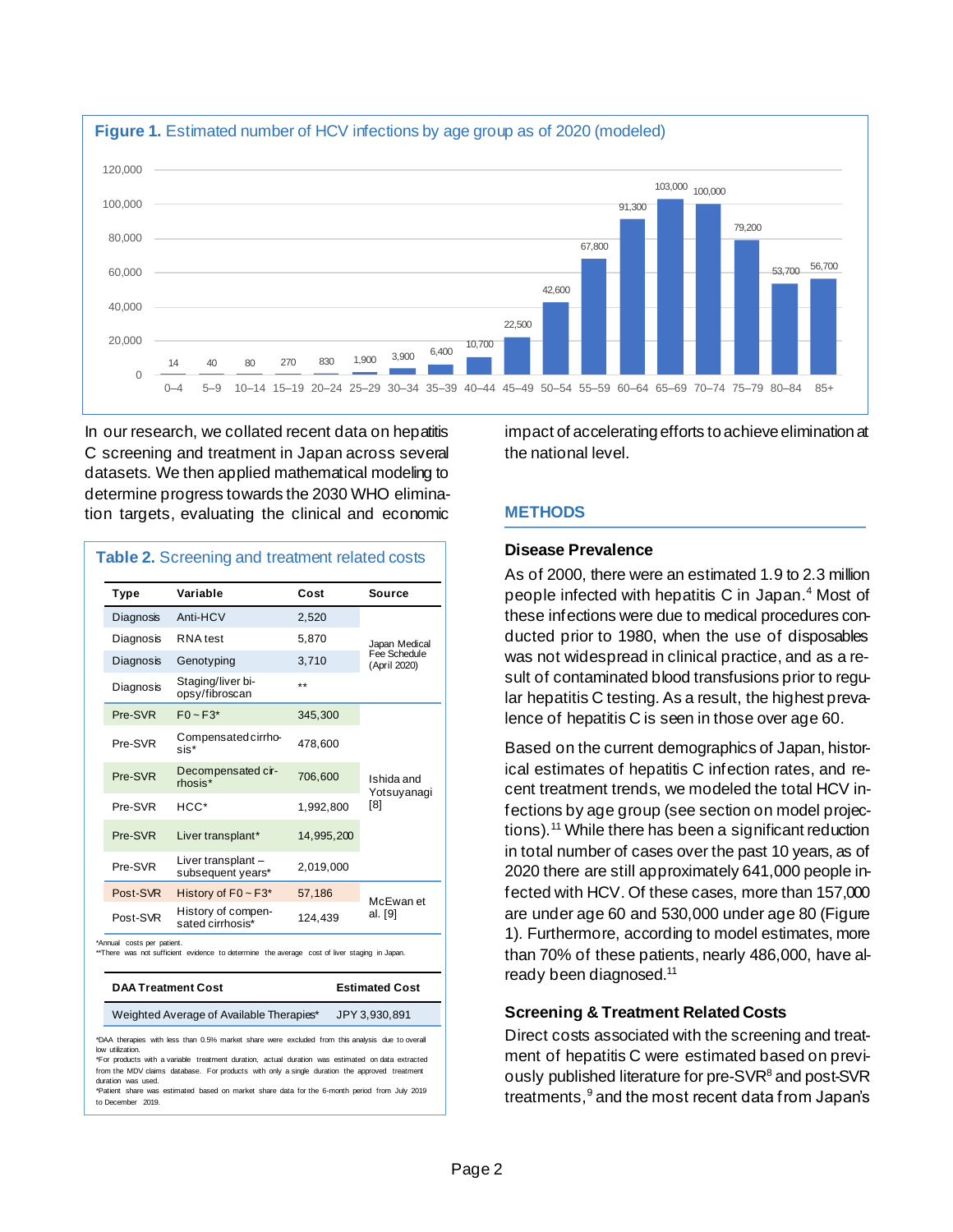schedule of medical fees. The approximate cost of treatment with DAA therapies was estimated as a weighted average of available treatment options. Calculations were based on the respective National Health Insurance list prices as of April 2020 for available DAA therapies and the 6-month market share average from July 2019 to December 2019 (Table 2).

### **Extra-Hepatic Manifestation (EHM) Costs**

It is well known that chronic hepatitis C leads to cirrhosis and hepatocellular carcinoma. However, chronic hepatitis also leads to a series of systemic disorders and diseases that can have even greater health consequences than liver disease itself. These disorders are called extra-hepatic manifestations (EHM)and cover a wide range of conditions, from kidney damage to diabetes, and even neuropsychiatric changes and increased cardiovascular morbidity. In this study, we incorporate EHM costs based on a 2019 study in which EHM costs were estimated based on an analysis of the Medical Data Vision (MDV) claims database. Annual EHM costs were estimated at 1,405,787 Japanese Yen for Pre-SVR patients and 421,624 Japanese Yen for Post-SVR.<sup>10</sup>

| cal model                                                                                              |                                                                 |                                                                         |
|--------------------------------------------------------------------------------------------------------|-----------------------------------------------------------------|-------------------------------------------------------------------------|
| <b>Scenario</b>                                                                                        | Diagnosis In-<br>put                                            | <b>Treatment Input</b>                                                  |
| [1] Current situa-<br>tion<br>(based on recent treat-<br>ment trends)                                  | 10,074 in 2020,<br>annual reduction<br>of 14.3% thereaf-<br>ter | 21,063 in 2020,<br>annual reduction of<br>17% thereafter*               |
| [2] No treatment<br>(e.g., discontinuing<br>treatment of HCV with<br>DAA or interferon ther-<br>apies) | 10,074 in 2020,<br>annual reduction<br>of 14.3% thereaf-<br>ter | No treatment**                                                          |
| [3] Achieve elimi-<br>nation by 2030                                                                   | 19,765**                                                        | 46.422**<br>(reduced to 0 after all<br>patients are treated)            |
| [4] Moderate di-<br>agnosis and<br>treatment levels                                                    | 10,074<br>(maintain 2020 lev-<br>els)                           | 24.945**<br>(average of patients<br>treated annually in 2019<br>& 2020) |

**Table 3.** Scenarios simulated in our mathemati-

\*Reduction rate has been estimated by AbbVie based on the actual reduction in number of treated patients between 2019 and 2020 and the input of clinical experts.

\*\*The new diagnosis & treatment levels are applied from 2021.

#### **WHO Elimination Targets in Japan**

The WHO has set very specific elimination targets (Table 1). In Japan, due to all-cause and liver-related mortality among the hepatitis C-infected population, caused by an elderly population, we have excluded the WHO targets for diagnosis and treatment in line with previous publications. <sup>6</sup> We believe the evaluated targets of incidence and liver-related mortality alone represent the most clinically meaningful outcomes for patients.

#### **Model Projections**

This study utilizes the Impact of Inaction (IOI) tool, a Markov model developed to measure the clinical and economic impact of expanding diagnosis and antiviral treatment of HCV infection in a population.  $11$  The model was populated with demographic and epidemiological inputs, with historical incidence calibrated to reported prevalence of chronic HCV in Japan. The IOI tool has been previously published in several countries at the national and provincial level, including in France, <sup>12</sup> Germany, <sup>13</sup> and four Canadian provinces. <sup>14</sup>

Future incidence is assumed to be a linear function of overall prevalence. Future diagnosis and treatment levels were estimated based on recent trends in diagnosis and treatment. We allocate treatments proportionally: e.g., if there are more HCV-infected 40–49 year-olds than 30–39-year-olds, more treatments will be allocated towards the 40–49-year-olds. To model the impact of various policy actions, four scenarios were developed over a period of 21 years (2020 - 2040) allowing us to evaluate the clinical and economic implications of future diagnosis and treatment levels (Table 3). The model assumes a 2.0% discount rate in estimating the economic impact of proposed policy measures.

# **RESULTS**

The four scenarios (Table 3) were input into the model to evaluate the clinical and economic implications of accelerating or decelerating efforts to achieve the WHO 2030 elimination targets.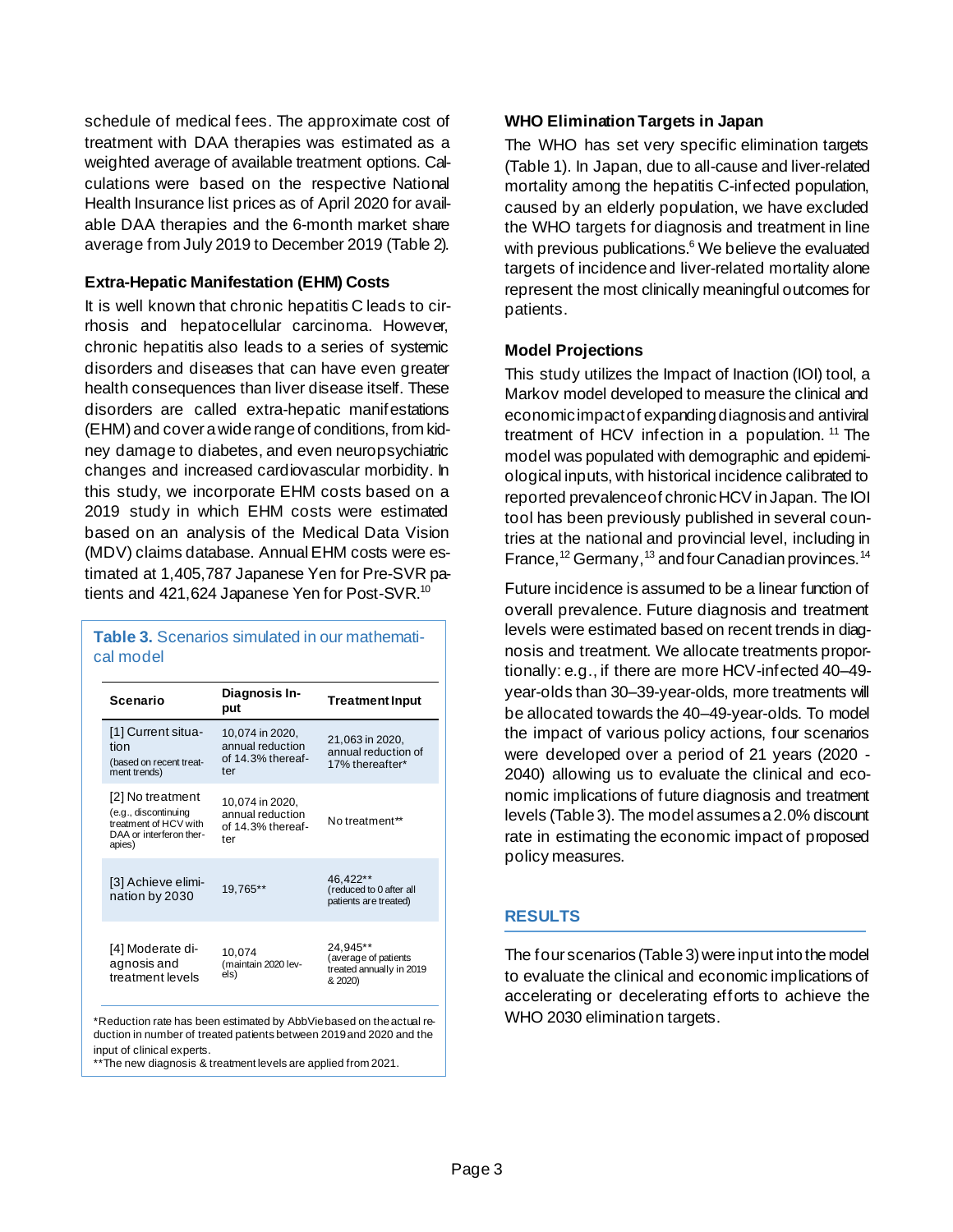

**Figure 3.** Scenarios simulated in our mathematical model demonstrating economic impact of changes to diagnosis and treatment levels in comparison to the current situation





#### **Clinical Implications**

Between 2020 and 2040, accelerating elimination by raising diagnosis and treatment levels would generate significant clinical benefits. Comparing the current situation with the necessary diagnosis and treatment levels to achieve elimination by 2030, there are 93,884 fewer new HCC cases and 99,799 fewer liverrelated deaths (Figure 2).

#### **Economic Implications**

There are also direct economic benefits of accelerating elimination. While the total economic burden associated with HCV is on a downward trend due to the overall reduction in number of patients, increasing diagnosis and treatment levels could generate even further savings. As shown in figure 3a, while there is an initial increase in annual costs associated with expanding screening and treatment, the elimination by 2030 and moderate D&T level scenarios become cost-saving on an annual basis in 2027 and 2028, respectively. Furthermore, the same two scenarios reach their break-even points on a cumulative basis in 2032 and 2034, respectively, becoming overall cost-saving interventions. The more aggressive scenario, elimination by 2030, would most greatly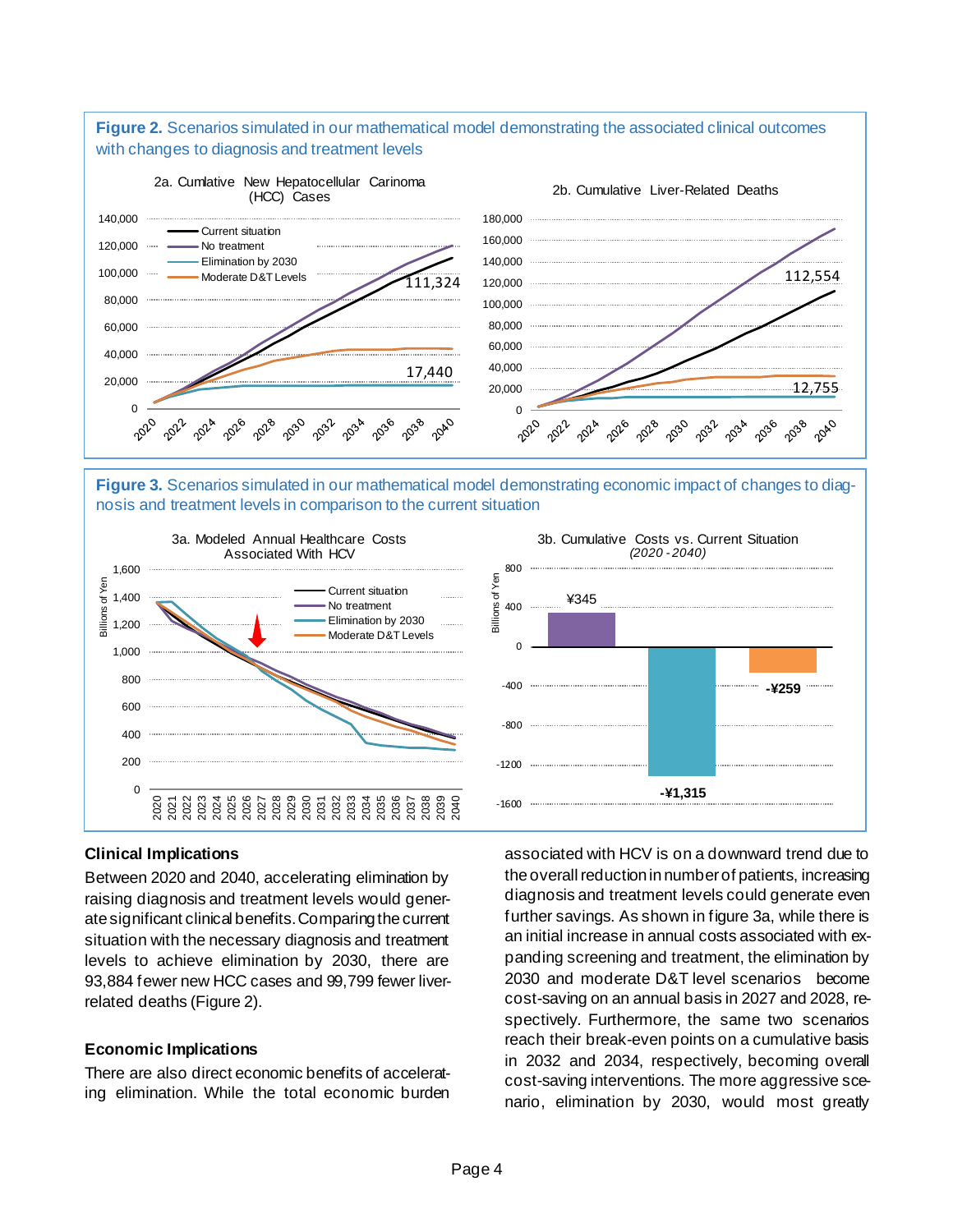contribute to reduced hepatitis C-related healthcare expenditure between 2027 and 2040.

Accelerating efforts to achieve the WHO 2030 targets could generate up to 1.3 trillion Japanese Yen in healthcare system savings between 2020 and 2040, not to mention the broader economic benefits of greater workforce productivity. Even on the lower end, maintaining moderate diagnosis and treatment levels could result in nearly 259 billion Japanese Yen in healthcare system savings. Conversely, stopping treatment would raise costs by 345 billion Yen. There is a clear economic benefit to accelerating elimination—one that would continue to be realized for decades to come (Figure 3).

## **DISCUSSION & POLICY RECOMMENDATIONS**

Despite current efforts to address hepatitis C treatment, our modelling demonstrates that Japan may not be on track to achieve the WHO 2030 elimination targets if diagnosis and treatment rates continue to decline. Accelerating elimination has direct and indirect benefits and would contribute to the sustainability of Japan's universal healthcare system.

The Government of Japan has plans to update its Basic Act on Hepatitis Measures within the next couple of years. The most recent update was in 2016, just atter the introduction of the first DAA therapies. The next revision offers an important opportunity for Japan to re-evaluate its progress towards achieving the WHO 2030 elimination targets and reflect the paradigm shift DAA therapies have made in the treatment of hepatitis C. There are several important measures that should be introduced or expanded to accelerate efforts to achieve elimination. This is a crucial moment for Japan to lead the world in achieving the WHO hepatitis C elimination targets.

# **Screening**

- **Through appropriate law revisions, the Govern**ment of Japan (GOJ) should implement mandatory hepatitis screening tests as part of annual health check-ups or special health check-ups targeting those over 40 years old.
- Referencing the WHO Framework on hepatitis elimination, the GOJ should establish effective processes to identify high-risk subpopulations,

such as people who inject drugs and prisoners, and carry out comprehensive HCV screening and treatment programs for these high-risk individuals to reduce the risk of transmission to noninfected individuals.

- The GOJ should explore opportunities to simplify the patient journey, particularly in screening. Specifically, the GOJ should consider:
	- Conducting RNA testing by general physicians (not just specialists).
	- o Expanding options for point-of-care RNA testing.
	- o Conducting initial screening by RNA test in high-risk populations and simultaneous anti-body/RNA testing in all other patients.
	- o Pooled RNA testing for screening large numbers of patients simultaneously.

## **Treatment & Linkage to Care**

- **.** In collaboration with each prefectural government, the GOJ should arrange efficient systems that enable HCV positive carriers identified through hepatitis screening tests to access information on the latest available treatment options in their area for eradicating the HCV effectively and efficiently.
- Further, the GOJ should achieve the goals of promoting hepatitis viral testing and expanding access to hepatitis curable treatments by establishing a medical system that works collaboratively not only with primary care physicians, but also with local governments and hepatic disease center hospitals.
- While thousands of patients are screened for hepatitis C during annual health check-ups, many are not linked to care. The GOJ should encourage stronger efforts to link positive patients to care with appropriate follow up following annual health checks.

# **Funding**

- The GOJ should continue to secure enough budget for executing comprehensive approaches toward HCV eradication.
- The GOJ should consider further simplifying the patient journey, expanding access to the HCV treatment subsidy program beyond specialists in areas where an unmet need to access care exists.